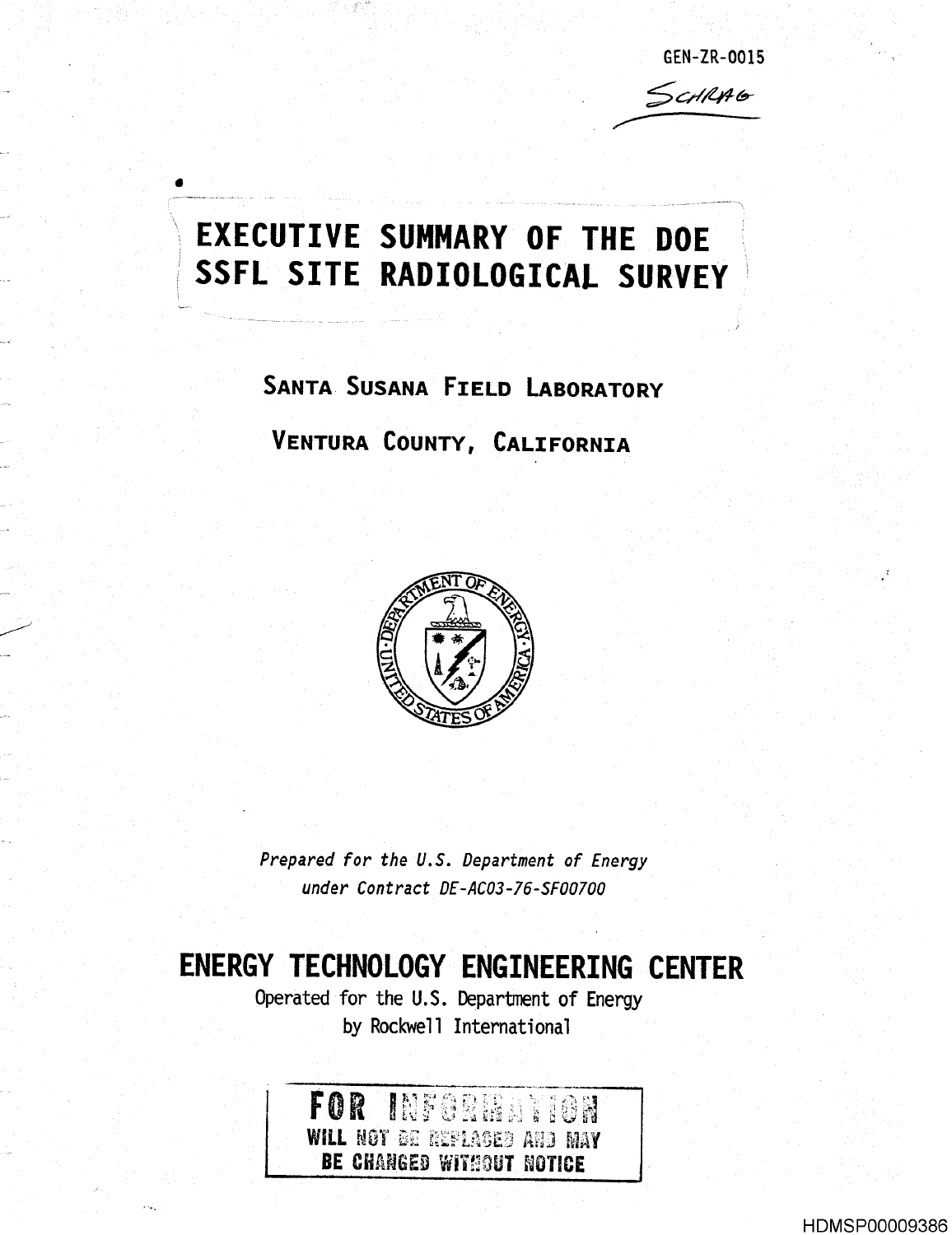GEN-ZR-0015 Page 2 10/10/88

### Prepared for **ENERGY TECHNOLOGY ENGINEERING CENTER** by

J. A. Chapman Rocketdyne Division Rockwell International Radiation and Nuclear Safety

Approved by :

K. T. Stafford **Manager Facility Programs** ETEC **Telephone : (818) 700-533 <sup>2</sup>**

#### **NOTICE**

This report was prepared as an account of work sponsored by the United States Government. Neither the United States nor the United States Department of Energy, nor any of their employees, makes any warranty, express or implied, or assumes any legal liability or responsibility for the accuracy, completeness, or usefulness of any information, apparatus, product, or process disclosed, or represents that its use would not infringe privately owned rights .

This report may not be published without the approval of the Patent Branch, DOE .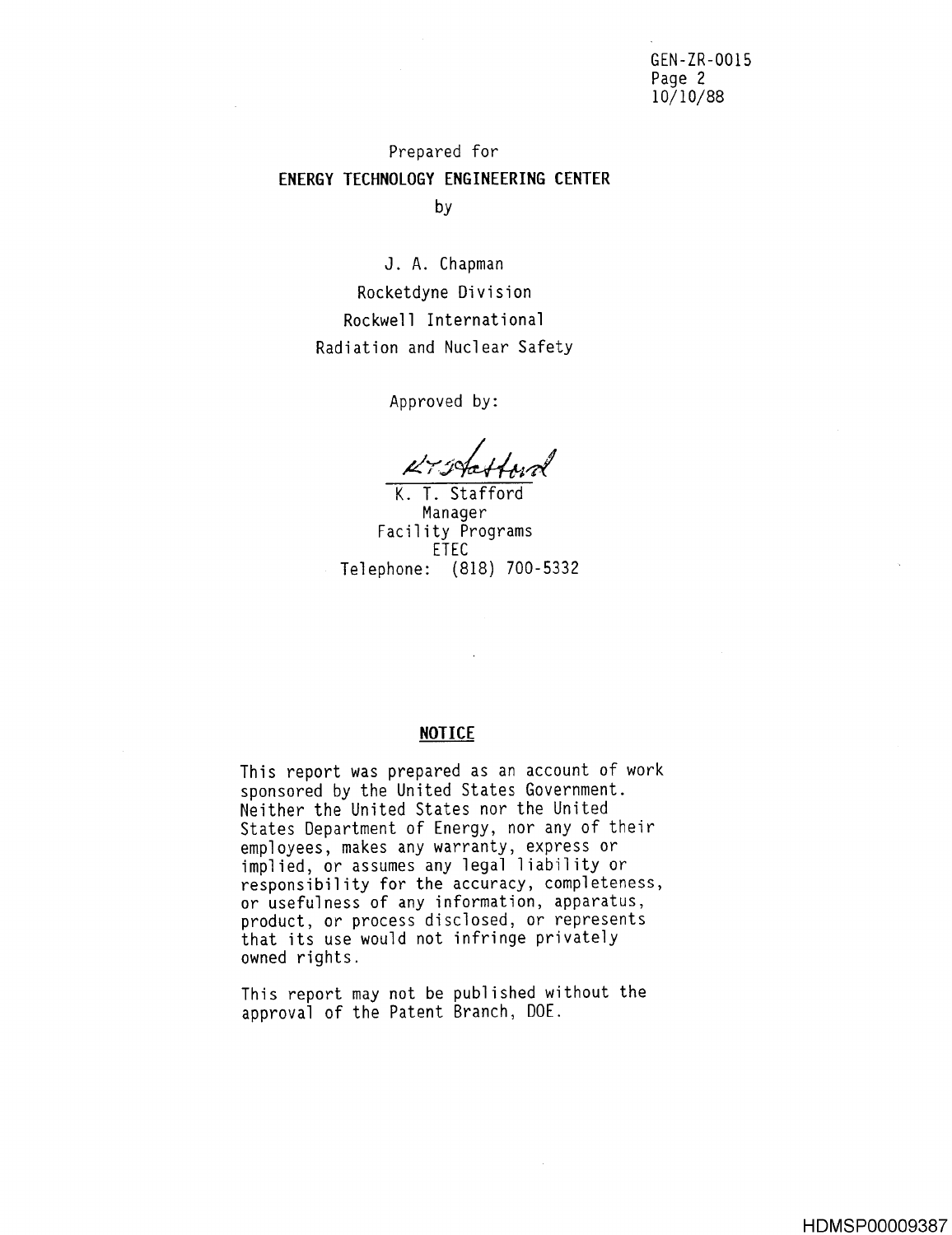GEN-ZR-0015 **Page 3** 10/10/88

#### **ABSTRACT**

A comprehensive radiological inspection was performed at 25 locations within Rockwell International's Santa Susana Field Laboratories (SSFL) Area IV. The purpose of this survey was to determine if radioactive contamination exists to such an extent that further inspection or decontamination is warranted. These locations, as identified by the "Radiological Survey Plan for SSFL" (Reference 1), included facilities and areas where radioactive materials were used (or possibly used) to support AEC, ERDA, and DOE programs. Because these locations are not included in a **government** - **funded maintenance and surveillance or decontamination and** decommissioning program, the objective of this survey was to identify areas requiring decontamination before release for unrestricted use .

This work was performed for the San Francisco Operations Office of DOE by Rocketdyne Division of Rockwell International. The radiological survey began in August of 1987; reporting was completed in October 1988. Some specific locations were identified as having residual radioactivity at levels requiring decontamination; however, no current hazard exists to present occupants, the environment, or neighboring communities. This executive summary is a brief overview of the guidelines, conditions, and sampling techniques used in the performance of this survey, and a presentation of the major radiological findings .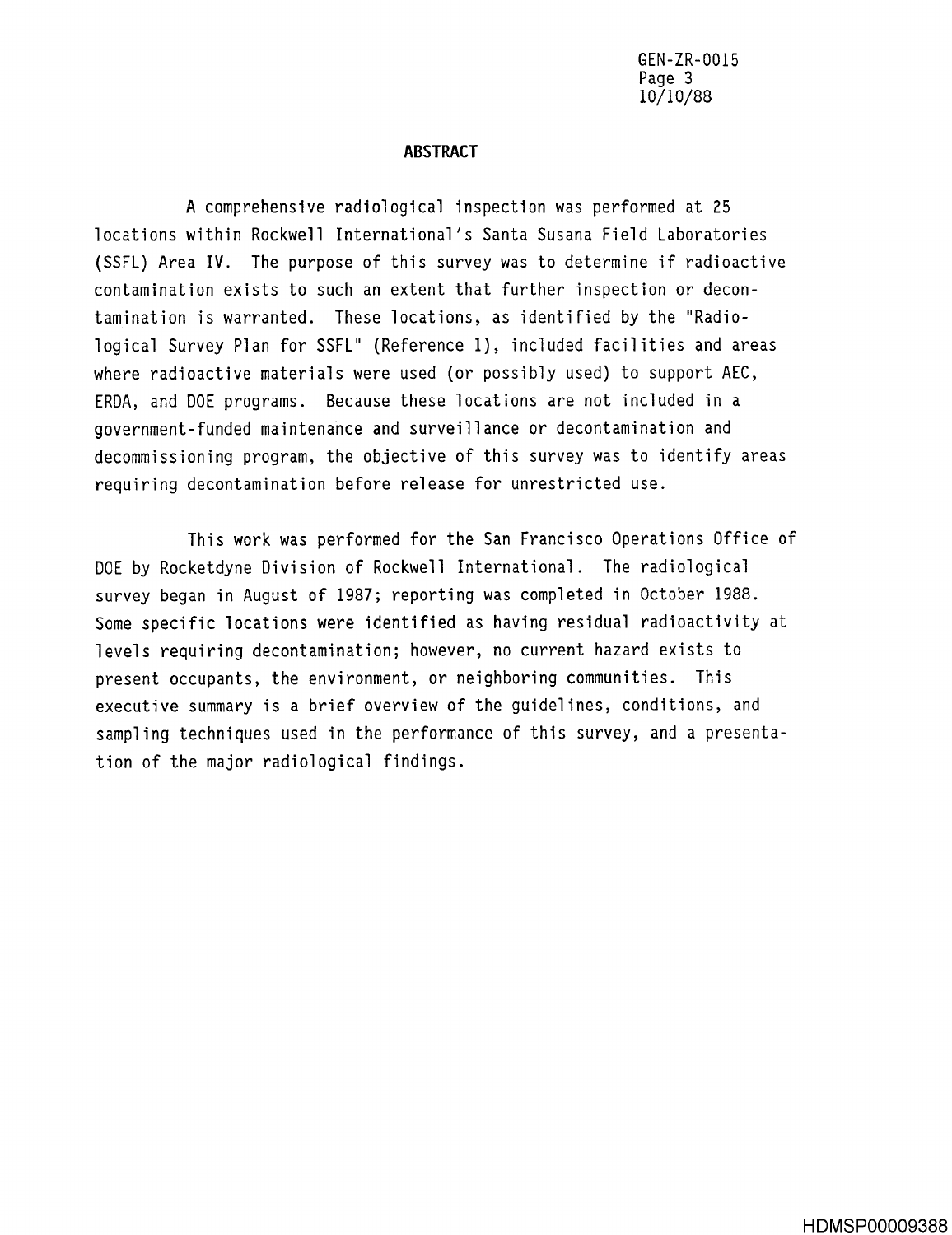SCOPE

Located in Ventura County, California, SSFL Area IV has been used to support government-sponsored programs for developing and testing nuclear powered reactors, fabricating nuclear reactor fuels, and disassembling irradiated nuclear fuel elements. The major AEC-funded programs which affected Area IV were the Sodium Reactor Experiment (SRE), Organic Moderated Reactor (OMR), Sodium Graphite Reactor (SGR), Hallam Nuclear Power Facility (HNPF), Piqua Nuclear Power Facility (PNPF), Systems for Nuclear Auxiliary Power (SNAP), and the Uranium Carbide Pilot Fuel Facility (UCPFF) . These programs have ended, and the facilities that supported these programs have been modified and reassigned for other non-nuclear DOE programs . Some of these facilities are known to be contaminated and are planned for decommissioning or decontamination by the Surplus Facilities Management Program (SFMP) . Other facilities were, until performance of this survey, suspected to contain residual radioactivity because of the operations performed there or in adjoining facilities. These suspect locations were identified by old photographs, historical records, project histories, and veteran employees . Within the DOE-optioned area and in adjacent areas, 25 suspect locations were identified and reported to DOE in 1985 (Reference 1). That report specified the locations to be surveyed, what contaminants were suspected, any known problems, and how the survey was to be performed. Some of the suspect facilities were used for zero-power reactor experiments, nuclearrelated testing, or fuel fabrication. Some were simply support laboratories for non-nuclear related work. Still others were storage yards, salvage and scrap areas, access pathways, and surrounding areas of nuclear-related facilities .

The likelihood of residual radioactivity differed from location to location depending on facility use, and varied from slightly suspect to not suspect. It was expected that radioactive contamination in these facilities would not have resulted in significant spread outside the areas identified for the survey. Although some minor radiological contamination incidents probably occurred, it was common practice to decontaminate and return an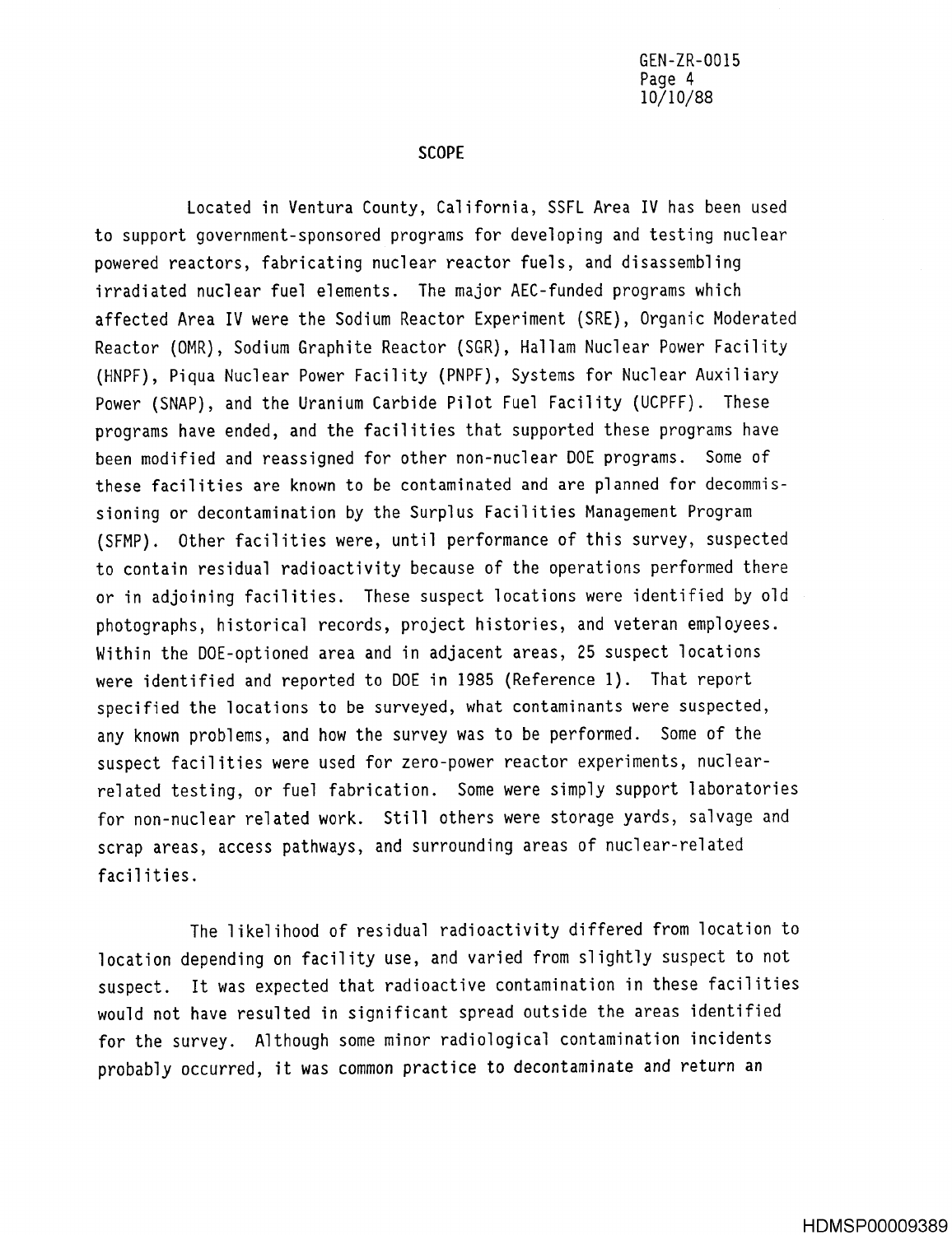GEN-ZR-0015 Page 5 10/10/88

affected location to its natural condition. Twenty-five locations were inspected for radioactive contaminants. Twelve reports were written and released to document the results of this comprehensive survey. For purposes of report preparation, locations of similar characteristics or project histories were grouped into the same report. The Radiological Survey Map on page 8 shows the areas included as part of this radiological survey and the report numbers corresponding to each survey location. The green colored locations show the areas surveyed; red shows where contamination was found at such a level that further inspection and/or decontamination are necessary. Table 1 below is a list of those survey locations with a brief description of why residual radioactivity was suspect or possible, and major results .

| Facility or<br>Area Surveyed                 | Reason for Survey                                                                                                                                                            | Result                                                                       |  |
|----------------------------------------------|------------------------------------------------------------------------------------------------------------------------------------------------------------------------------|------------------------------------------------------------------------------|--|
| Building T005                                | Uranium carbide fuel fabrica-<br>tion facility from late 1950s<br>1969.                                                                                                      | Both filter plenums<br>and all $3 R/A$<br>exhaust ducts are<br>contaminated. |  |
|                                              |                                                                                                                                                                              | R/A liquid drain<br>lines contaminated.                                      |  |
| Sodium Disposal<br>Facility Building<br>T886 | Non-radioactive sodium-contami-<br>nated components disposed of<br>until mid 1970s. Determine<br>if any contamination spread from<br>open-field pits to surrounding<br>area. | Open-field pits<br>contaminated.                                             |  |
| Building T064                                | Used for storing depleted and<br>enriched uranium, U-233, and<br>plutonium. Some repackaging<br>was performed.                                                               | SRE Moderator Cask<br>internally contam-<br>inated.                          |  |
|                                              |                                                                                                                                                                              | Outdoor Eastern<br>area has soil con-<br>tamination.                         |  |

Table 1. Radiological Survey Locations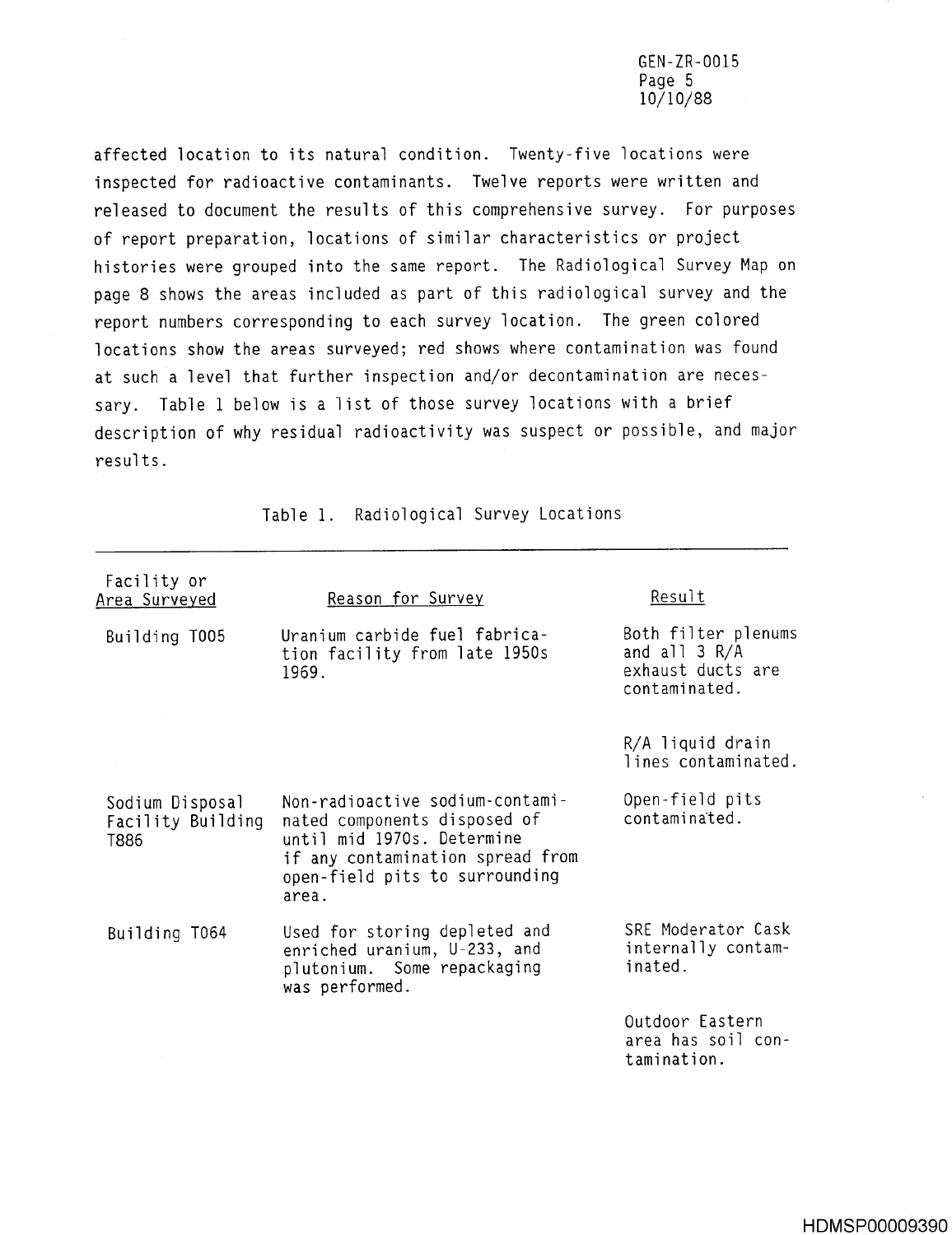GEN-ZR-0015 Page 6 10/10/88

| Facility or<br><u> Area Surveyed</u>                    | Reason for Survey                                                                                                                                      | Result                                |  |  |
|---------------------------------------------------------|--------------------------------------------------------------------------------------------------------------------------------------------------------|---------------------------------------|--|--|
| Building T029                                           | Radiation instrument cali-<br>bration laboratory. A<br>Ra-226 source incident is<br>known to have occurred in a<br>confined source well 10 ft<br>deep. |                                       |  |  |
| Buildings T030<br>and T641                              | T030 housed a Van de Graaff<br>accelerator. T641 is a site<br>shipping and receiving facility;<br>R/A laundry and sources were<br>shipped from T641.   | No contamination<br>found.            |  |  |
| Old ESG Salvage<br>Yard                                 | Old Equipment Yard for Area<br>IV projects.                                                                                                            | No contamination<br>found.            |  |  |
| Rocketdyne Barrel<br>Storage Yard                       | Equipment Yard for Rocketdyne,<br>Area IV projects.                                                                                                    | Slight soil con-<br>tamination.       |  |  |
| New Salvage Yard<br>(T583)                              | New Equipment Yard for Area IV<br>projects.                                                                                                            | No contamination<br>found.            |  |  |
| T513 Parking Lot<br>and $01d R/A$<br>Laundry Area       | Access path near SRE and R/A<br>Laundry Facility.                                                                                                      | No contamination<br>found.            |  |  |
| SRE Storage and<br>Trash Dump<br>(Plot 333)             | Dumpsite for SRE materials.                                                                                                                            | No contamination<br>found.            |  |  |
| SRE-to-RMDF<br>Field                                    | Dumpsite for SRE materials.                                                                                                                            | No contamination<br>found.            |  |  |
| KEWB-to-RMDF<br>Field                                   | Site of old reactor facility<br>(KEWB).                                                                                                                | No contamination<br>found.            |  |  |
| Buildings T019,<br>T013 and an Area<br>to the Northwest | T019 was used for SNAP critical<br>testing. Other facilities were<br>for SNAP non-nuclear support.                                                     | No contamination<br>found.            |  |  |
| T626 Storage<br>Area                                    | Equipment storage.                                                                                                                                     | No contamination<br>found.            |  |  |
| T056 Landfill                                           | Operated as a landfill through<br>Known chemical<br>the mid 1970s.<br>contamination.                                                                   | No surface con-<br>tamination found.  |  |  |
|                                                         |                                                                                                                                                        | Subsurface condi-<br>tion is unknown. |  |  |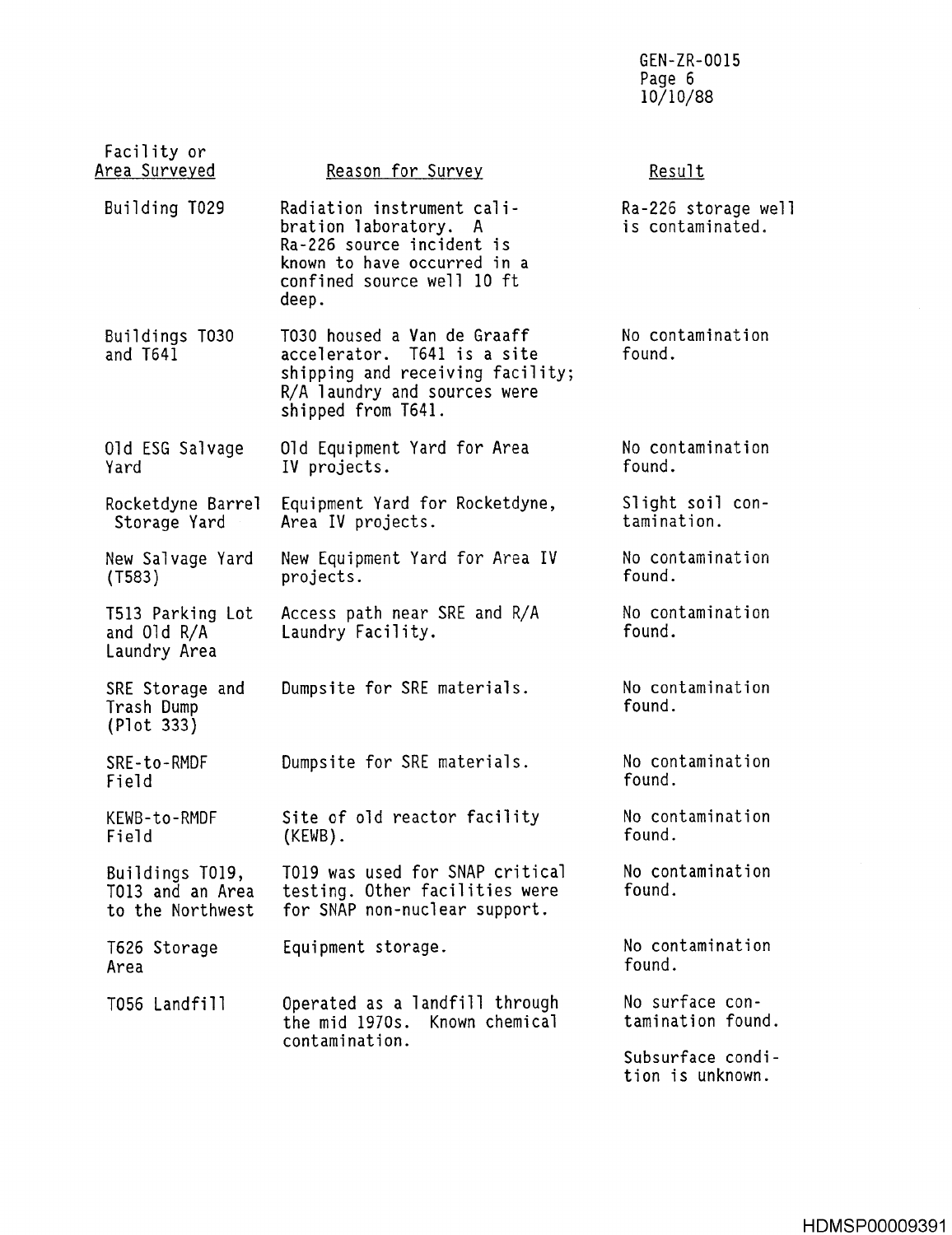GEN-ZR-0015 Page *I* 10/10/88

| Facility or<br><u>Area Surveyed</u> | Reason for Survey                                                    | Result                                                      |
|-------------------------------------|----------------------------------------------------------------------|-------------------------------------------------------------|
| 23rd Street-to-<br>T100 Field       | Storage yard. Old photo<br>shows a trench used for burning<br>trash. | No contamination<br>found.                                  |
| Field across from<br>Building T011  | Dirt dumpsite.                                                       | No contamination<br>found.                                  |
| Building T373<br>(and 7374)         | SNAP critical facility.                                              | No contamination<br>found.                                  |
| Building T375                       | SNAP non-nuclear test facility.                                      | No contamination<br>found.                                  |
| Building T049                       | Within fence-line of Building<br>T005.                               | No contamination<br>found.                                  |
| Building T042                       | SNAP non-nuclear test and<br>support facility.                       | No contamination<br>found.                                  |
| Building T027                       | SNAP non-nuclear test and<br>support facility.                       | No contamination<br>found.                                  |
| Building T032                       | SNAP non-nuclear test and<br>support facility.                       | No contamination<br>found.                                  |
| Building T025                       | SNAP non-nuclear test and<br>support facility.                       | No contamination<br>found.                                  |
| Building T009                       | Critical test facility for<br>OMR and SGR.                           | SGR R/A liquid<br>holdup tank inter-<br>nally contaminated. |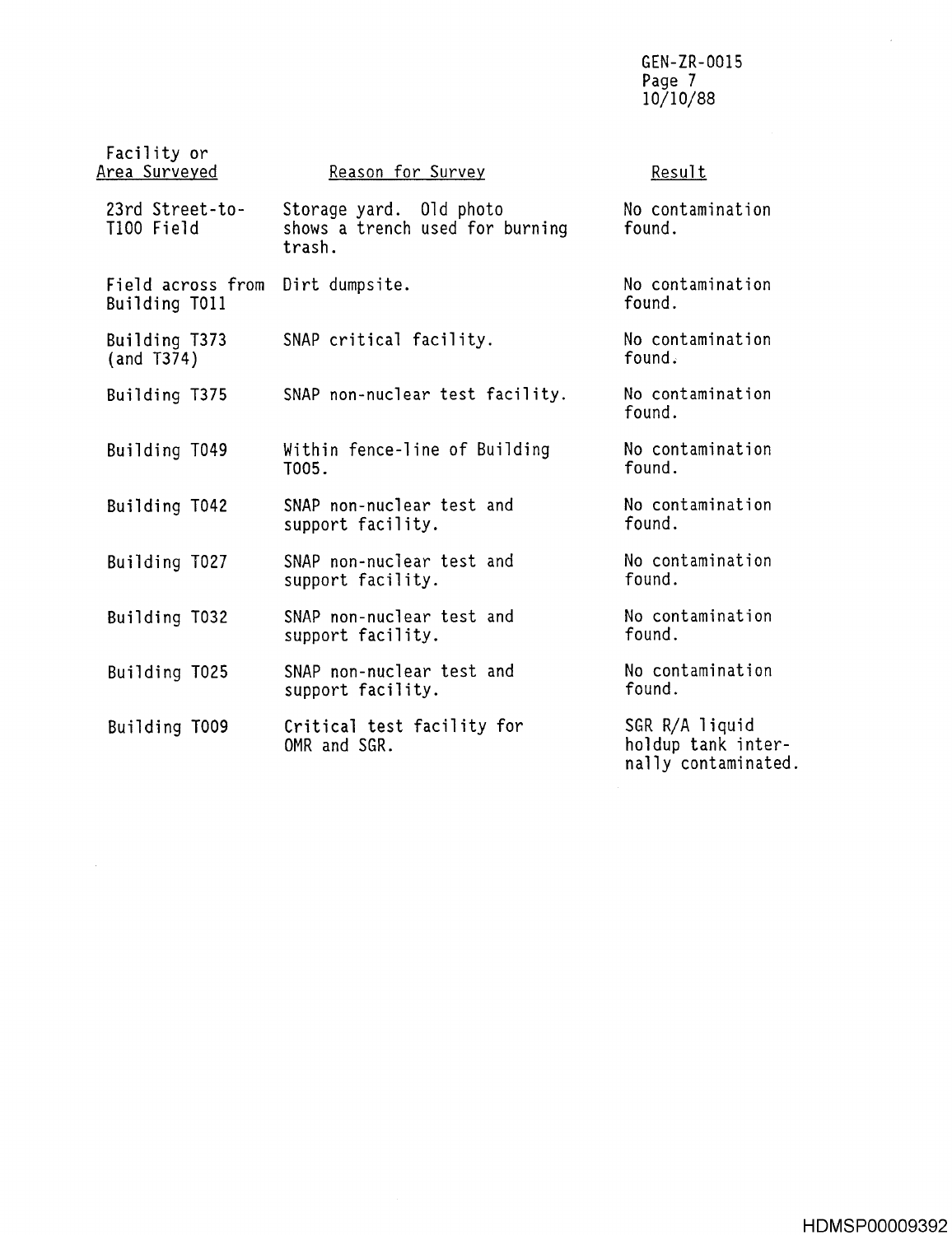

HDMSP00009393

108-78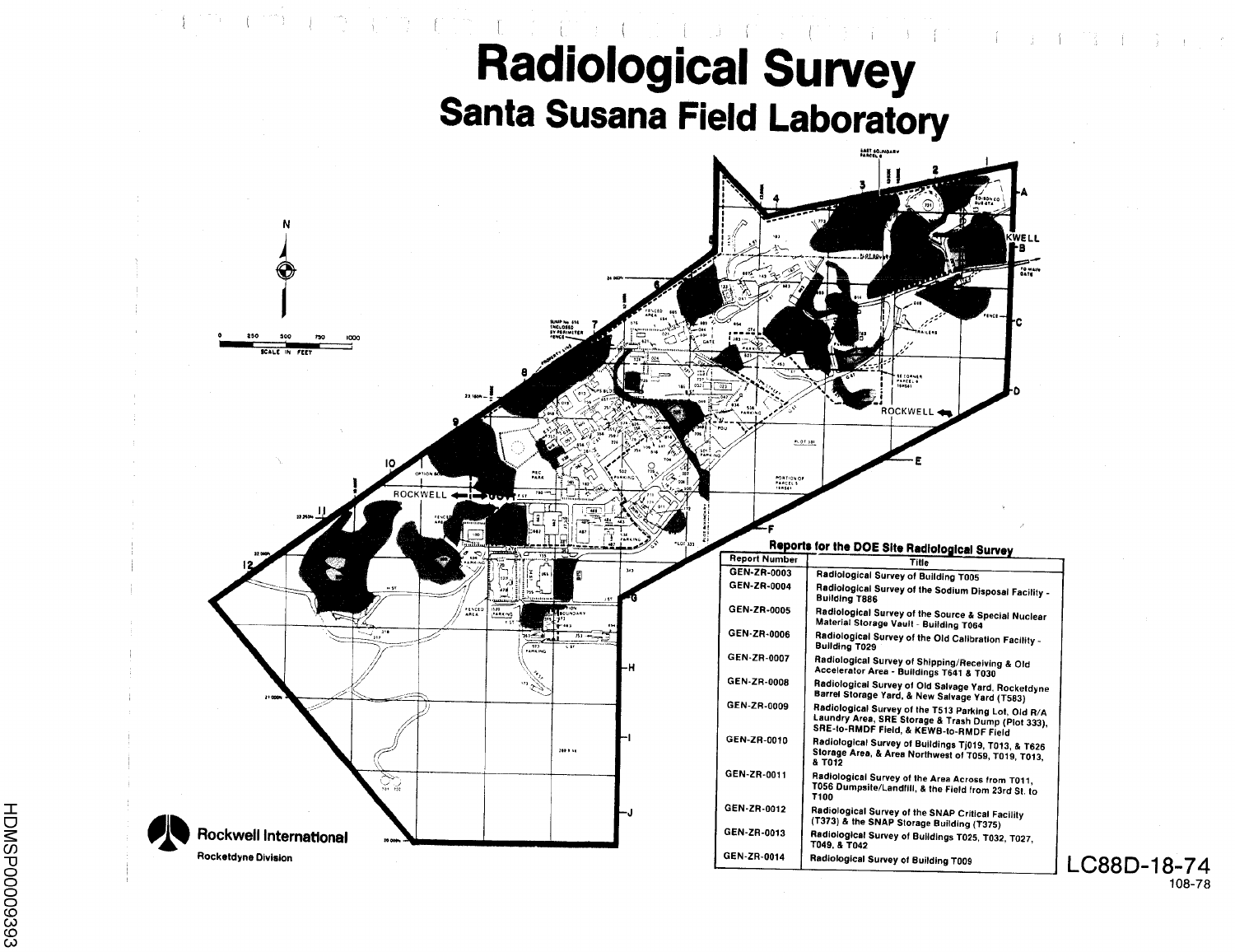GEN-ZR-0015 Page 9 10/10/88

#### **METHODS**

For each facility or open-area listed in Table 1, a sampling plan was formulated based on the likelihood for residual radioactivity, and on potential contaminating radionuclides. The flow chart in Figure 2 shows the inspection method. Guidelines and conditions for performance of this survey are specified in the references, and are also based on Rocketdyne experience for releasing several Rockwell-owned facilities for unrestricted use . Total-average and removable alpha/beta activity were measured in facilities where residual uranium or plutonium contamination was possible. Ambient gamma exposure rates were measured at all facilities. Soil, water, and miscellaneous samples were collected and analyzed for radioactivity as specified by the survey plan (Reference 1), or when other measurements showed possible radioactivity.

Because of the extensive area associated with this radiological inspection, it would have been unacceptably time consuming and not cost effective to measure all radiologic characteristics over 100% of the area . Compromises and adjustments were made to the survey by establishing priorities and accepted tolerances and detection limits for assessing residual radioactivity in a sampling lot. Inspection by variables was used to judge whether a sampling lot met an acceptable quality level, e.g. whether the contamination level is less than established acceptable contamination limits for release for unrestricted use. By applying sampling inspection by variables methods, the accuracy of the conclusion made about the level of contamination was not sacrificed because of a decrease in number of sampling locations .

In areas where alpha/beta measurements were acquired,  $1 \text{ m}^2$  was surveyed per 9-m<sup>2</sup> area. This sampling frequency corresponds to an 11% sampling plan, which has been adopted to be consistent with NRC and State of California guidance for releasing a facility for unrestricted use. This sampling plan is based upon a uniform 3-m square grid superimposed on a uniform inspection area. For gamma exposure rate measurements, data was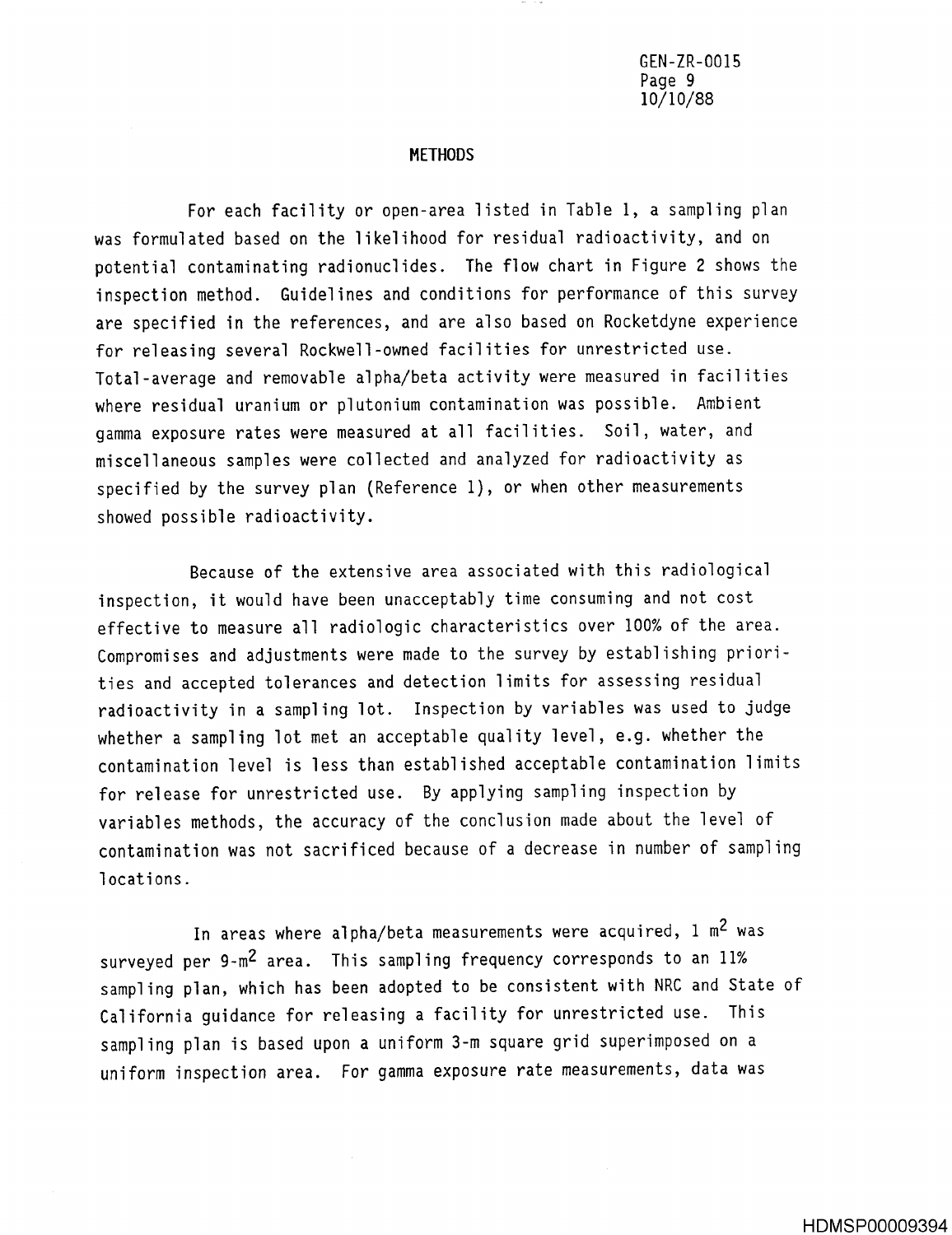

**Figure 2. Site Survey Sampling Chart**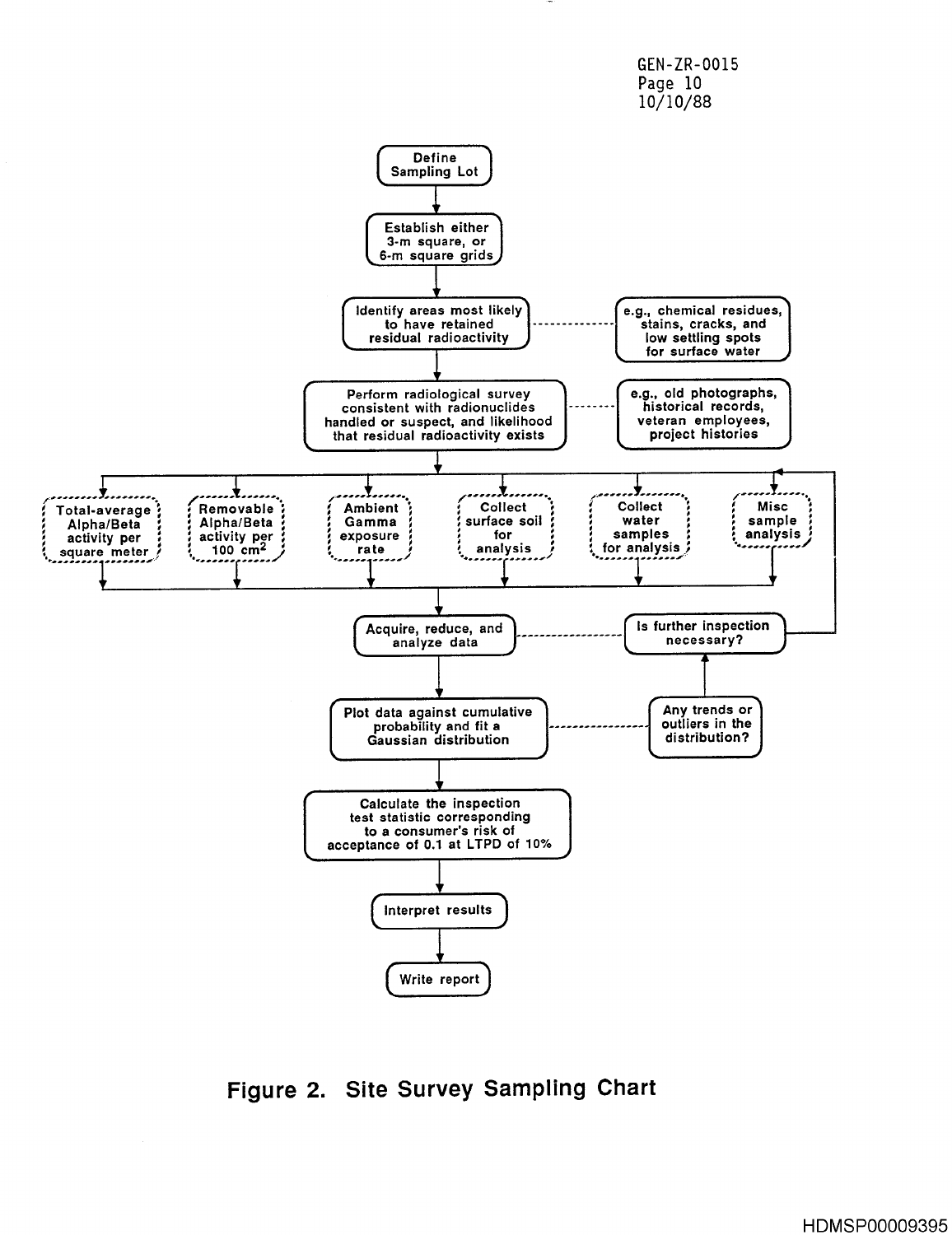acquired on a 6-m square grid (a 2 .7% survey) because instrument sensitivity is much greater. This sampling plan, coupled with the analytical inspection techniques used throughout the site survey, gives acceptable tolerance limits and measurement sensitivity for concluding that the area is not contaminated, slightly contaminated, contaminated above acceptance limits, or whether further inspection is necessary .

To measure total-average alpha/beta radioactivity and gamma exposure rate, Ludlum model 2220-ESG portable scaler instruments were coupled to a Ludlum model 43-1 alpha scintillator, Ludlum model 44-9 Geiger-Mueller pancake probe, and Ludlum model 44-10 NaI gamma scintillator, respectively . Measurements of alpha/beta radioactivity per square meter were made in 5 min. to comply with ANSI draft standard N13.12 (Reference 2) relative to alpha-probe transit velocities. Gamma exposure rate measurements were acquired for 1 min., 1 meter above the ground or facility floor. Instrument response, background, and efficiency were checked (with appropriate radiation standards) 3 times a day for the project duration .

Measurements of removable alpha/beta surface activity were made by wiping approximately 100 cm<sup>2</sup> of area with a cloth disk (NPO sampling smears 2 in. diameter). Radioactivity on the disk was measured using a thin-window Canberra gas-flow proportional counter. This instrument was also calibrated 3 times a day .

Surface soil samples (no greater than 3 in. deep and 2 lbs in weight) were collected in each 36-m<sup>2</sup> area at the Sodium Disposal Facility (report number GEN-ZR-0004) and in several drainage trenches in Area IV . These samples were analyzed for gross alpha/beta radioactivity and by gamma spectrometry. The same Canberra gas-flow proportional counter used for smears was used for each 2-q soil sample. Adjustments were made to the calibration factors for gross alpha/beta measurements in soil to account for natural background soil radioactivity and alpha self-absorption. Gamma spectrometry was done by use of a 450-m1 soil sample in a Marinelli beaker with a high purity germanium detector coupled to a Canberra Series 80 Multi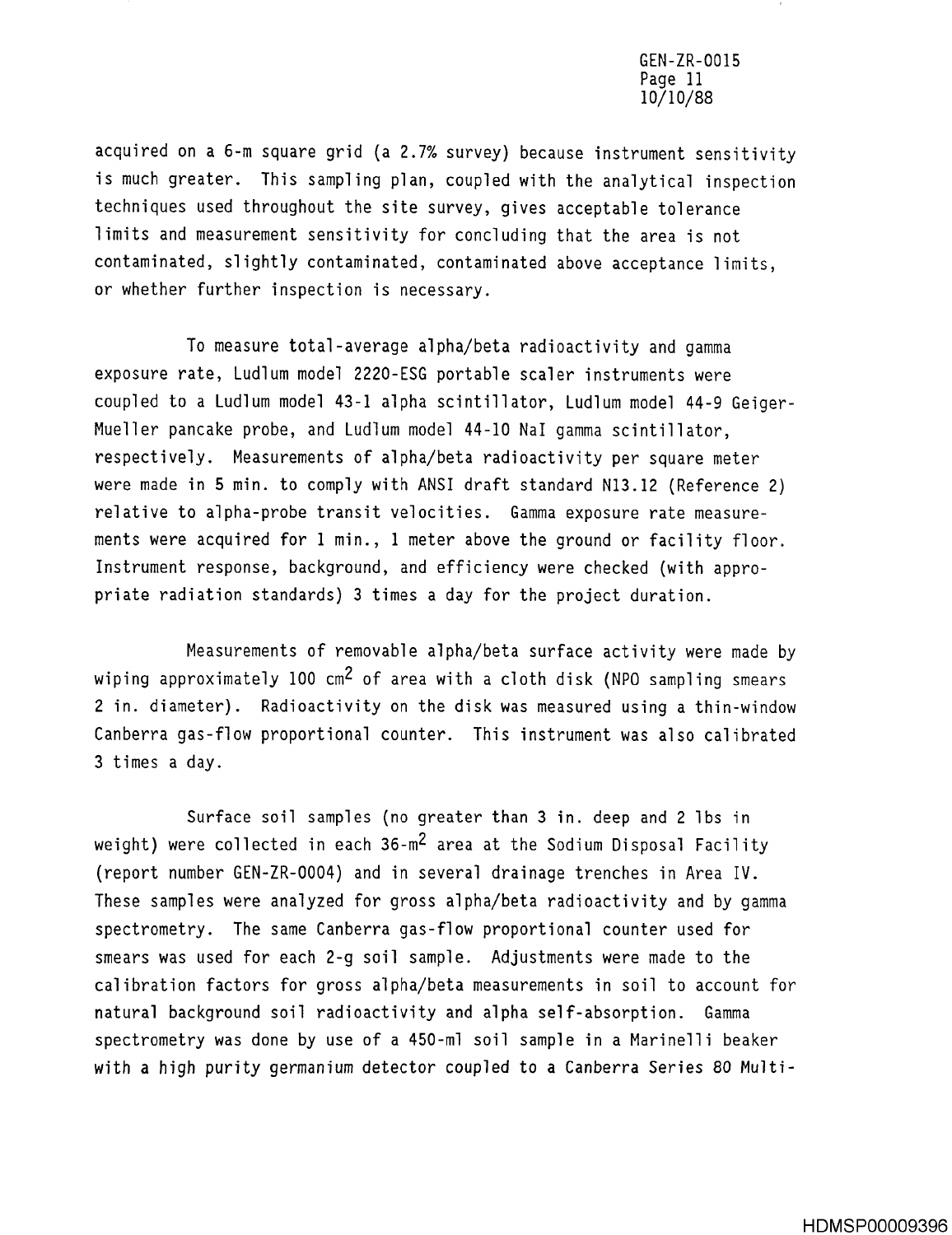Channel Analyzer. Samples were counted for 30 min. Gamma spectrometry allows isotopic identification and quantification .

Water samples and miscellaneous samples such as sludge from drainline clean outs and hold-up tanks, Masslinn wipes from filter banks, and miscellaneous debris were also analyzed by gamma spectrometry "for indication" of contaminants .

Suspect items and locations including wall coving, cracks, crevices, residues, low spots, ventilation returns, sinks, mops, fume hoods, entrances, I-beams, light fixtures, storage racks, and miscellaneous equipment were surveyed "for indication" of radioactivity. Alpha and beta probes were connected to Ludlum model 12 countrate meters to survey these items. Smears were collected and analyzed for removable radioactivity.

All radiation measurements were compared against DOE residual radioactivity limits specified in "Guidelines for Residual Radioactivity at FUSRAP and SFMP Sites," (Reference 3), Regulatory Guide 1 .86 (Reference 4), ANSI Standard N13 .12 (Reference 2), US NRC License SNM-21 (Reference 5), and the Federal Register (Reference 6) . If a difference in acceptance limits was observed between these references, then the most conservative (smallest) value was adopted. Acceptance limits for unrestricted-use used for testing these inspection areas are presented in Table 2.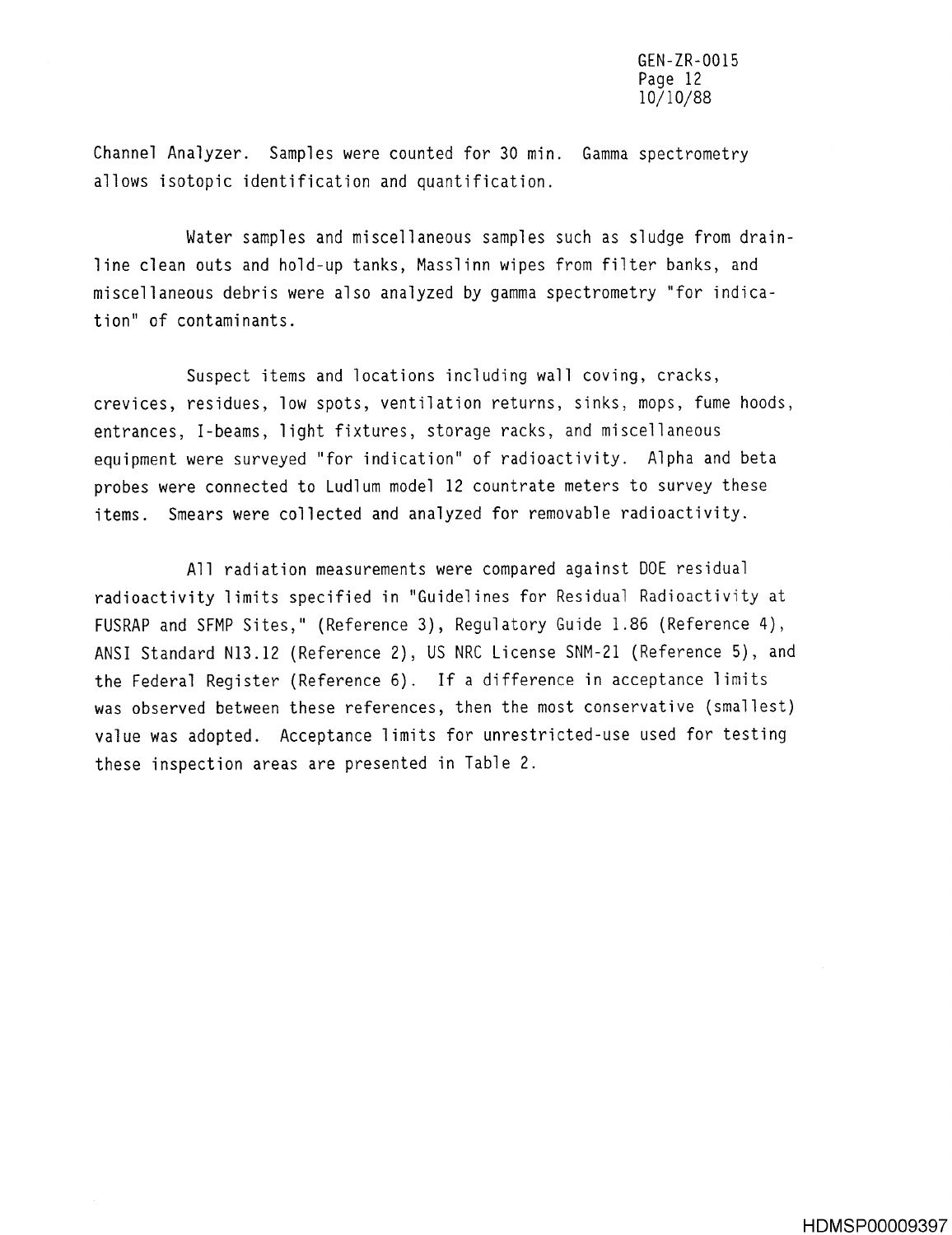|                                                                                                                             |  | Allowable Total Residual Surface<br>Contamination ( $dpm/100$ cm <sup>2</sup> ) |                                                         |                |                               |                 |
|-----------------------------------------------------------------------------------------------------------------------------|--|---------------------------------------------------------------------------------|---------------------------------------------------------|----------------|-------------------------------|-----------------|
| Radionuclides                                                                                                               |  | Average                                                                         |                                                         | Maximum        | Removable                     |                 |
| Transuranics, Ra-226                                                                                                        |  | 100                                                                             |                                                         | 300            |                               | $\overline{20}$ |
| Th-Natural, Th-232, Sr-90                                                                                                   |  | 1,000                                                                           |                                                         | 3,000          | 200                           |                 |
| U-Natural, $U-235$ , $U-238$ , and<br>associated decay products                                                             |  | $5,000\alpha$                                                                   |                                                         | $15,000\alpha$ |                               | $1,000\alpha$   |
| Beta-gamma emitters (radionuclides<br>with decay modes other than alpha<br>emission or spontaneous fission)<br>except Sr-90 |  | 5,000                                                                           |                                                         | 15,000         |                               | 1,000           |
| Ambient Gamma Exposure Rate                                                                                                 |  |                                                                                 | 5 $\mu$ R/h Above Background<br>at 1 m from the Surface |                |                               |                 |
| Soil Activity Concentration,<br>including natural background                                                                |  |                                                                                 |                                                         |                |                               |                 |
| · Ra-226, Th-232, Th-230                                                                                                    |  | 21 $\alpha pCi/g$                                                               |                                                         |                |                               |                 |
| • Enriched Uranium                                                                                                          |  | 46 $\alpha pCi/g$                                                               |                                                         |                |                               |                 |
| · Beta-gamma Emitters                                                                                                       |  | 100 $\beta$ pCi/g                                                               |                                                         |                |                               |                 |
| Water Activity Concentration                                                                                                |  | 5x10 <sup>-6</sup> $\mu$ Ci/ml ( $\alpha$ )                                     |                                                         |                | $3x10^{-7} \mu Ci/ml (\beta)$ |                 |

 $\bar{\gamma}$ 

**Table 2 . Acceptable Residual Radioactivity** Limits for This Survey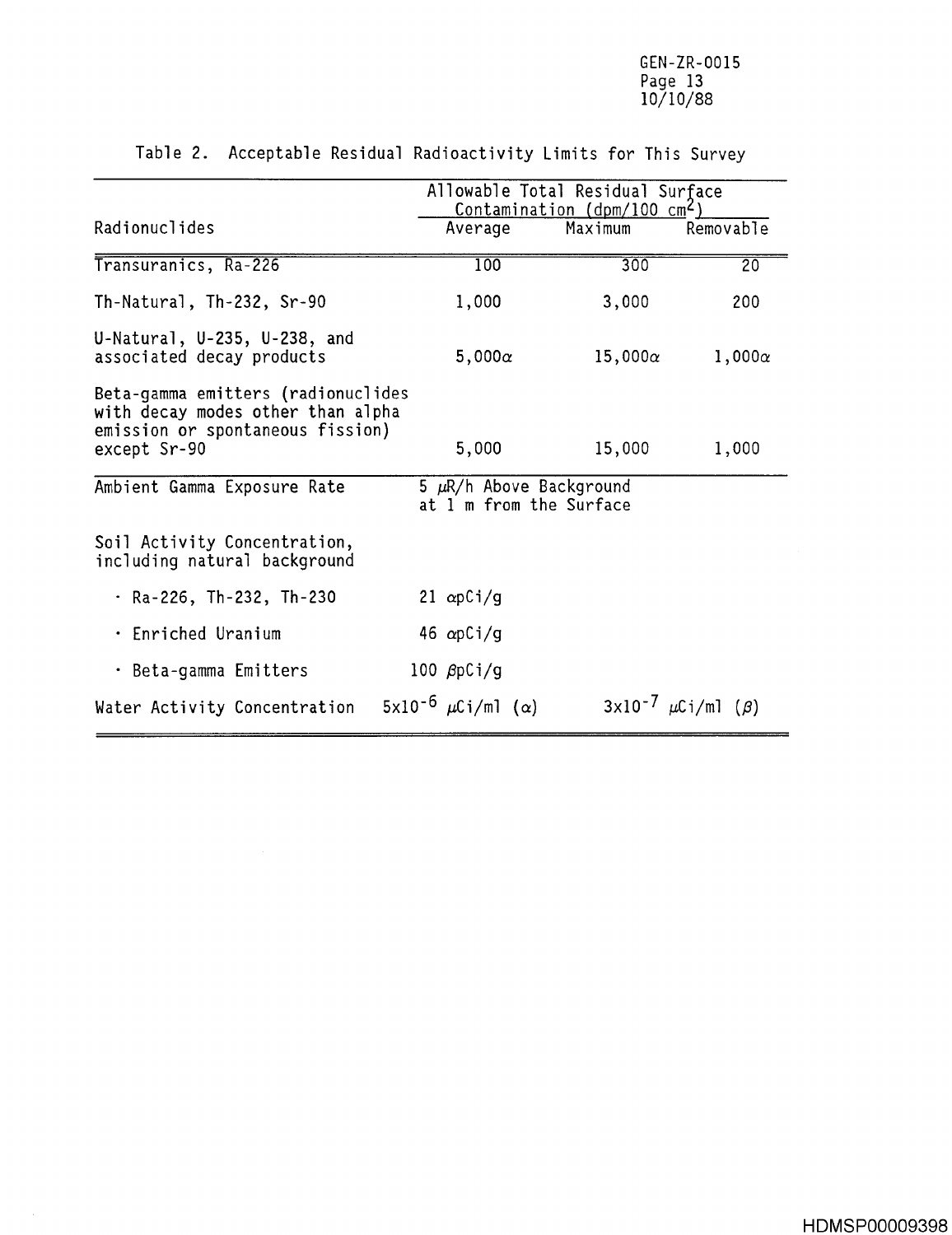#### RESULTS

A few locations were identified which require further investigation and decontamination before they meet criteria for release for unrestricted use. The following results summarize applicable survey limitations (as might affect the survey results), and major findings of this survey, and provide recommended actions for remediating contaminated areas . No facility or area is a radiological hazard or health risk to employees, the environment, or neighboring communities .

#### **Building 100 5**

Specific locations of Building T005 were identified as being contaminated above acceptance criteria . Partial decontamination of this facility since performance of the radiological survey in 1987 has reduced the number of contaminated locations. Both radioactive material ventilation exhaust filter plenums and all exhaust ducts leading to them are significantly contaminated with enriched uranium. A stand-alone exhaust duct about 60 ft long on the north side of the facility is also contaminated. These ducts are not easily accessible and are confined in such a manner that release of radioactivity is unlikely. The filter plenums are posted as radioactive material areas, and are kept locked. Removal of these exhaust ducts and filter plenums as radioactive waste will be required to complete decontamination of the facility. The only radioactive liquid drain lines remaining are located outside T005, about 15 ft from the northeast corner, to an area (about 40 ft) where the old R/A liquid holdup tank used to be . All other known radioactive liquid drain lines have been removed. All interior rooms meet acceptance criteria for unrestricted use. A detailed survey (including alpha, beta, gamma, and soil sample analysis) of drain trenches, sludge, and open culverts leading from T005 showed that no radioactivity spread to surrounding areas .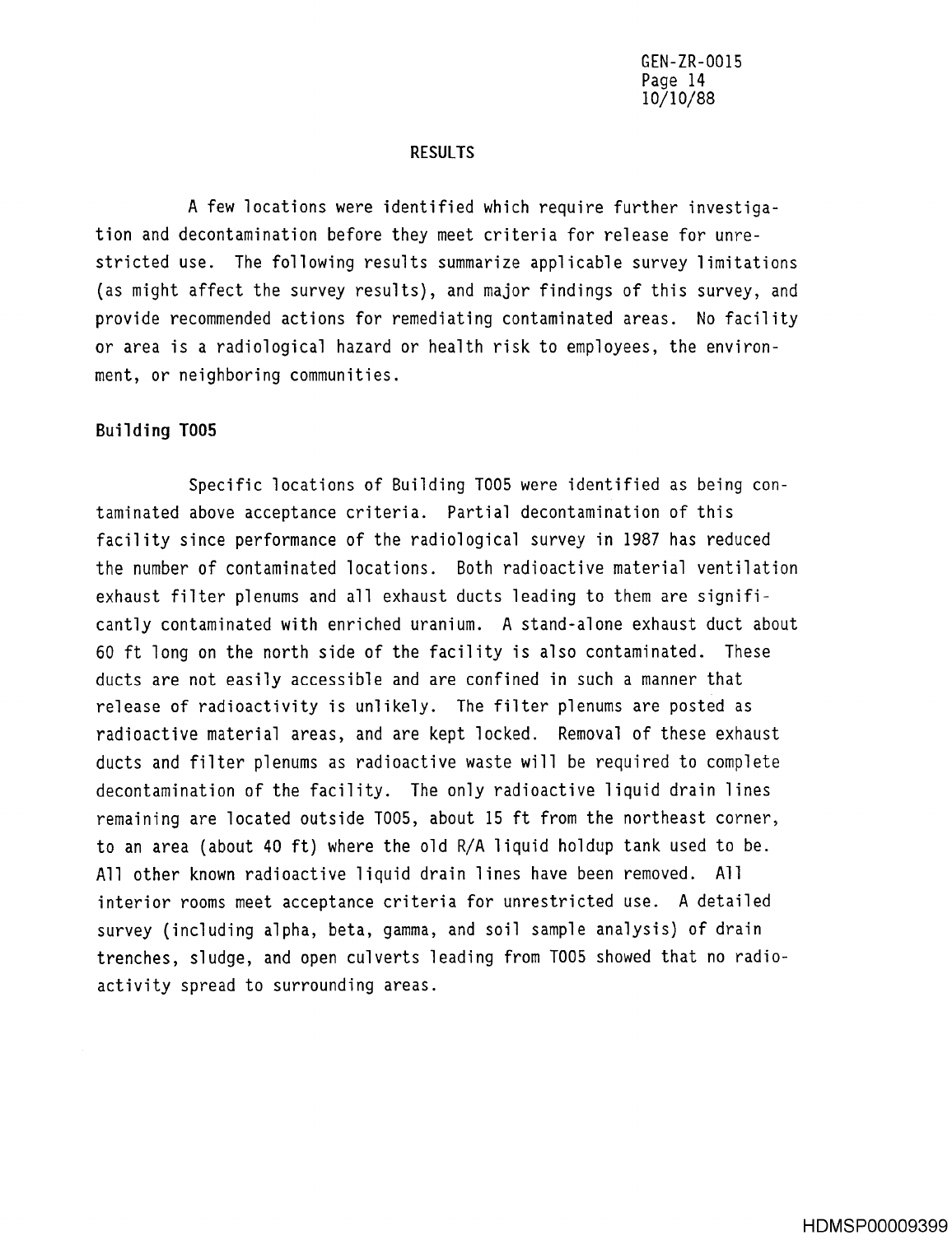#### **Sodium Disposal** Facility, 1886

The Sodium Disposal Facility, T886, was inspected for residual radioactivity in an area surrounding the two open-field pits. Sodium disposal activities took place in the open-field pits and in the concrete facility. The open-field pits are known to be contaminated with Cs-137 and Sr-90. The scope of this survey was established to determine if any surface migration or deposition of radioactive contaminants from the open-field pits had occurred. Results of an extensive surface soil sampling and analysis effort show that no radioactivity above naturally occurring levels is present on the surface in a 3-acre area surrounding the open-field pits . Particular attention was paid to collect samples from surface water runoff pathways . Subsurface sampling was not performed because subsurface migration of any contaminants is very slow and was not considered to be significant in this case. Buried radioactive debris may exist in locations, but none was discovered by gamma exposure rate measurements. The survey report presents historical data which shows that the two open-field pits are contaminated. The pits are posted and the area is fenced near the access road, even though no radiological hazard exists at those low levels . Further inspection and decontamination is required in the two open-field pits .

#### Source and Special Nuclear Material Storage Vault, T064

Building T064, known as the Source and Special Nuclear Material Storage Vault, has two known locations which are contaminated at levels above acceptance limits. The SRE Moderator Cask, which is parked on the southwest side of the facility grounds, is internally contaminated. The cask exterior showed no radioactivity . The second contaminated location which will require further investigation and remediation resulted from a leaking cask which contained mixed fission products . This cask was stored in the eastern storage yard within the fenceline. Contaminants followed the drainage course easterly about 75 ft beyond the fenceline in a natural terrain area. The extent of this contaminated area may cover up to 4000 sq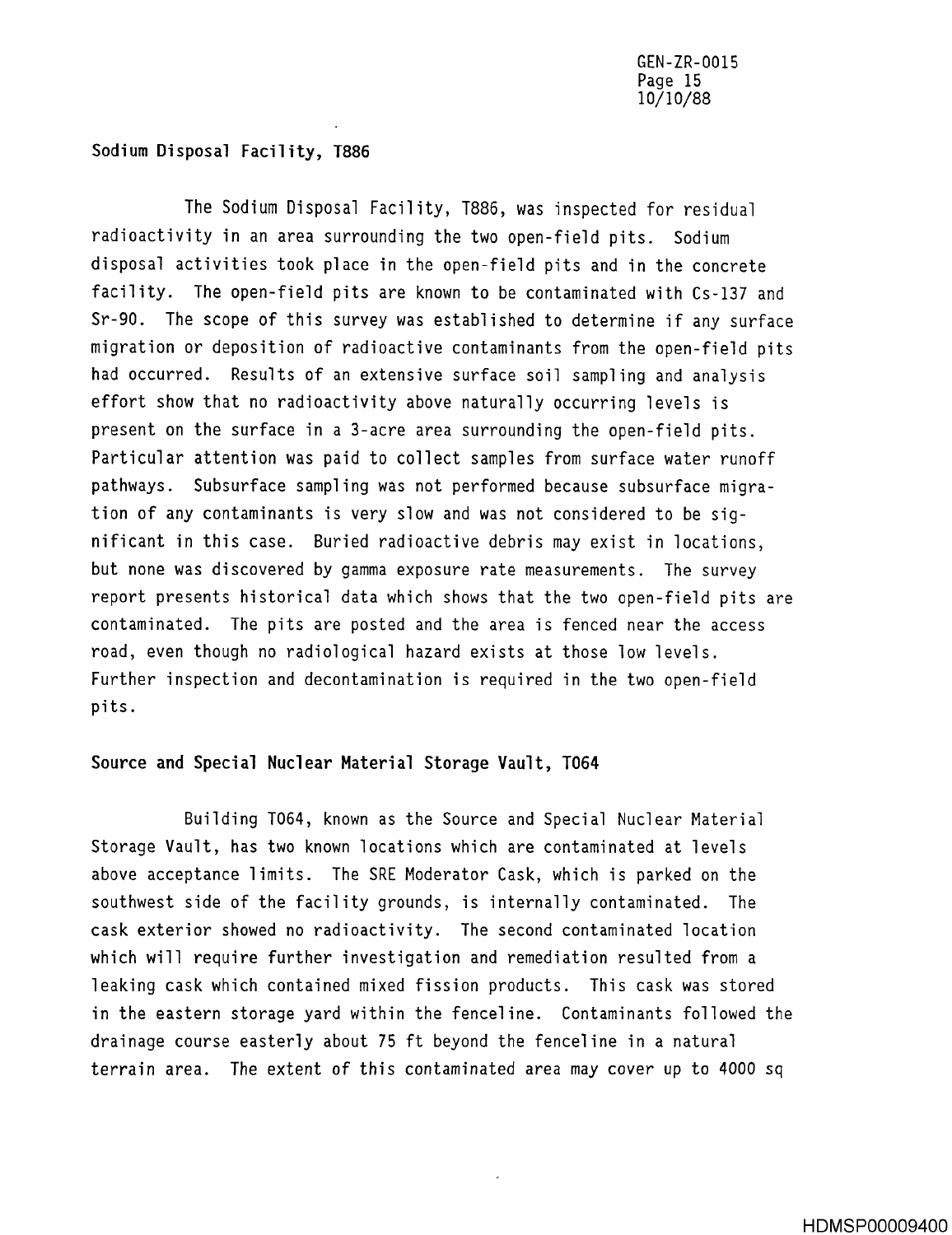ft; the depth is not known. The most significantly contaminated area was 300 sq ft at a location about 75 ft east of the fence . Ambient gamma exposure rates in this area measured 100  $\mu$ R/h at 1 m and 300  $\mu$ R/h at contact--about 8 times normal background . Cs-137 concentrations in soil samples collected measured up to 2500 pCi/g. Sr-90 is probably present in this location, but was not specifically measured and analyzed. This area will require further inspection to determine the extent and depth of radioactive contamination. Some exploratory sampling within the fenceline and beneath the asphalt pavement will also be necessary. These levels of radioactivity are not a health hazard and do not require posting or access restrictions .

Additionally, slight radioactive contamination was detected on several miscellaneous components and facility systems at T064. Levels detected do not warrant decontamination. The top of light fixtures in room 110 are slightly contaminated with alpha activity (450 dpm/100  $\text{cm}^2$  max). A floor mop was contaminated with beta activity (10,000 dpm/100  $cm^2$  max). A Carey scale was also contaminated, showing beta activity at 10,000 dpm/100  $cm<sup>2</sup>$ , maximum. A Voland balance had slight removable alpha activity with an average of 37 dpm/100  $cm^2$  and maximum of 114 dpm/100  $cm^2$ . A fume hood is known to be contaminated and was not surveyed. Both filter plenums show slight total beta activity in spots (primarily on pre-filters) with a maximum of  $4500 \text{ dpm}/100 \text{ cm}^2$ . Removable contamination inside the filter plenums is slight (60  $\beta$ dpm/100 cm<sup>2</sup> max) and limited to corners and cracks. These items are not hazardous and are contaminated at maximum levels less than acceptance limits. They should be disposed of as radioactive waste.

#### **Radiation Measurements** Facility, 1029

Sealed radium sources were used at Building T029 (the Radiation Measurements Facility) from 1959 through 1964. Cs-137 sources replaced the radium sources in 1964, and were used through termination of facility operation in 1974. No residual radioactive contamination exists on the floor or surrounding area. The storage well for the primary calibrator,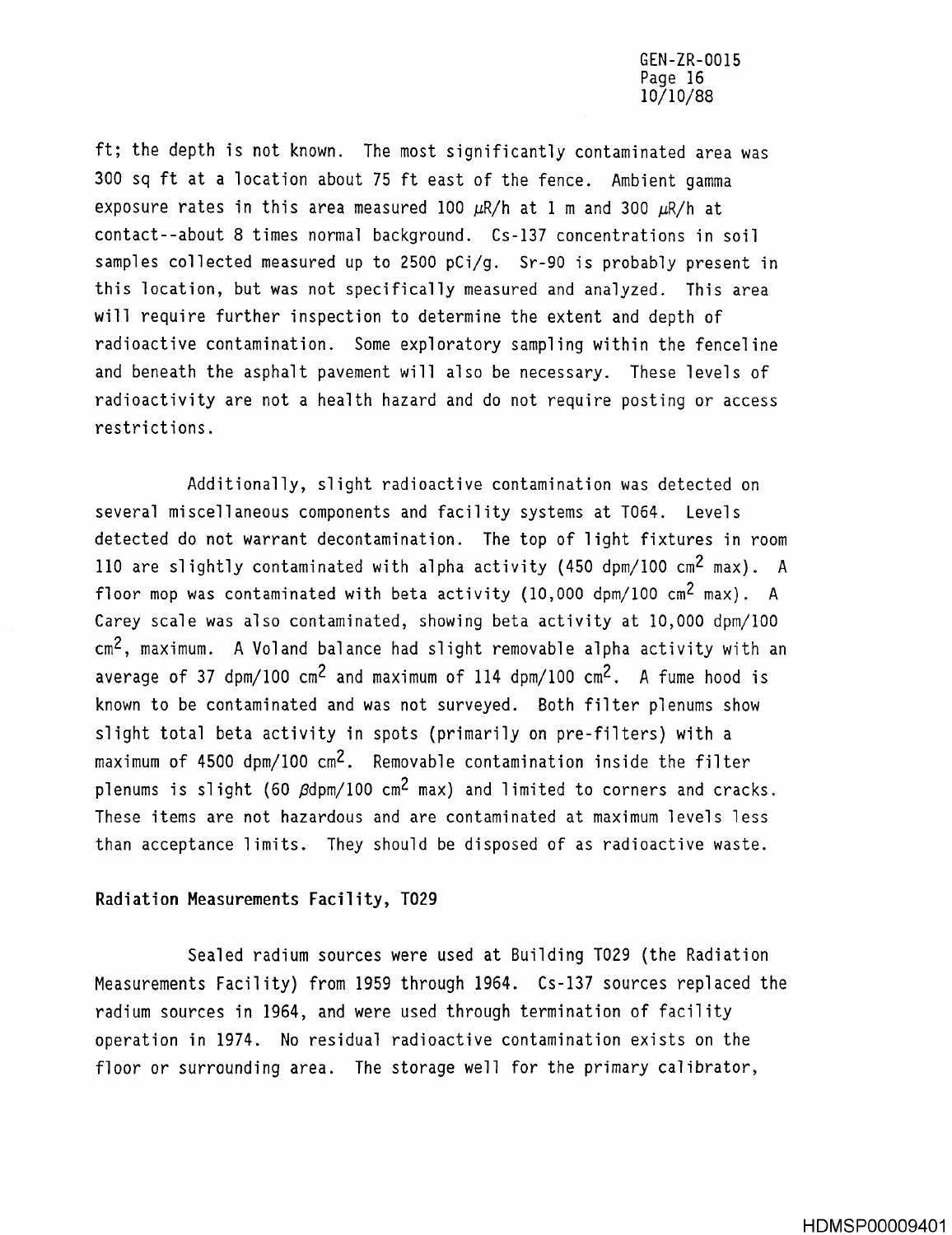GEN-ZR-0015 Page 17 10/10/88

which used a 12-in, diameter pipe extending 10 ft below floor elevation, is contaminated. In 1964, a Ra-226 source fell to the bottom of the well, cracked, and released contamination. The source thimble was raised from the well bottom and measured 2800  $\alpha$ -dpm/100 cm<sup>2</sup>. The extent of contamination inside the well needs determination. Remedial action will be required, and this will involve a fairly major operation to remove the concrete and associated hardware from the 10-ft deep well .

#### **Buildings T030 and T641**

The radiological survey of Buildings T030 and T641 (formerly the Particle Accelerator Facility, and Shipping and Receiving, respectively), showed no detectable activity above naturally occurring background. This survey included beta surface activity in suspect locations and tritium analysis in 10 soil samples collected to the west of T030 .

#### Old ESG Salvage Yard, Rocketdyne Barrel Storage Yard, New Salvage Yard

The radiological survey of the Old ESG Salvage Yard, Rocketdyne Barrel Storage Yard, and the New Salvage Yard (T583) showed a small location contaminated with mixed fission products. The southwest corner of Rocketdyne's Barrel Storage Yard is a low settling spot for surface water and was muddy at the time of this survey (in the Spring) . Cs-137 was found in concentrations slightly exceeding 100 pCi/g. This area is no more than 400 sq ft, with contamination extending to a depth thought, but not confirmed, to be less than 6 in. Further investigation and some minor remedial action are required in this small area. Soil samples were collected in drainage culverts leading from the old SRE pond through these inspected areas to check for radioactivity. No radioactivity above naturally occurring background was found. No further investigation is required in any of these areas except for the one isolated spot located in the Barrel Storage Yard .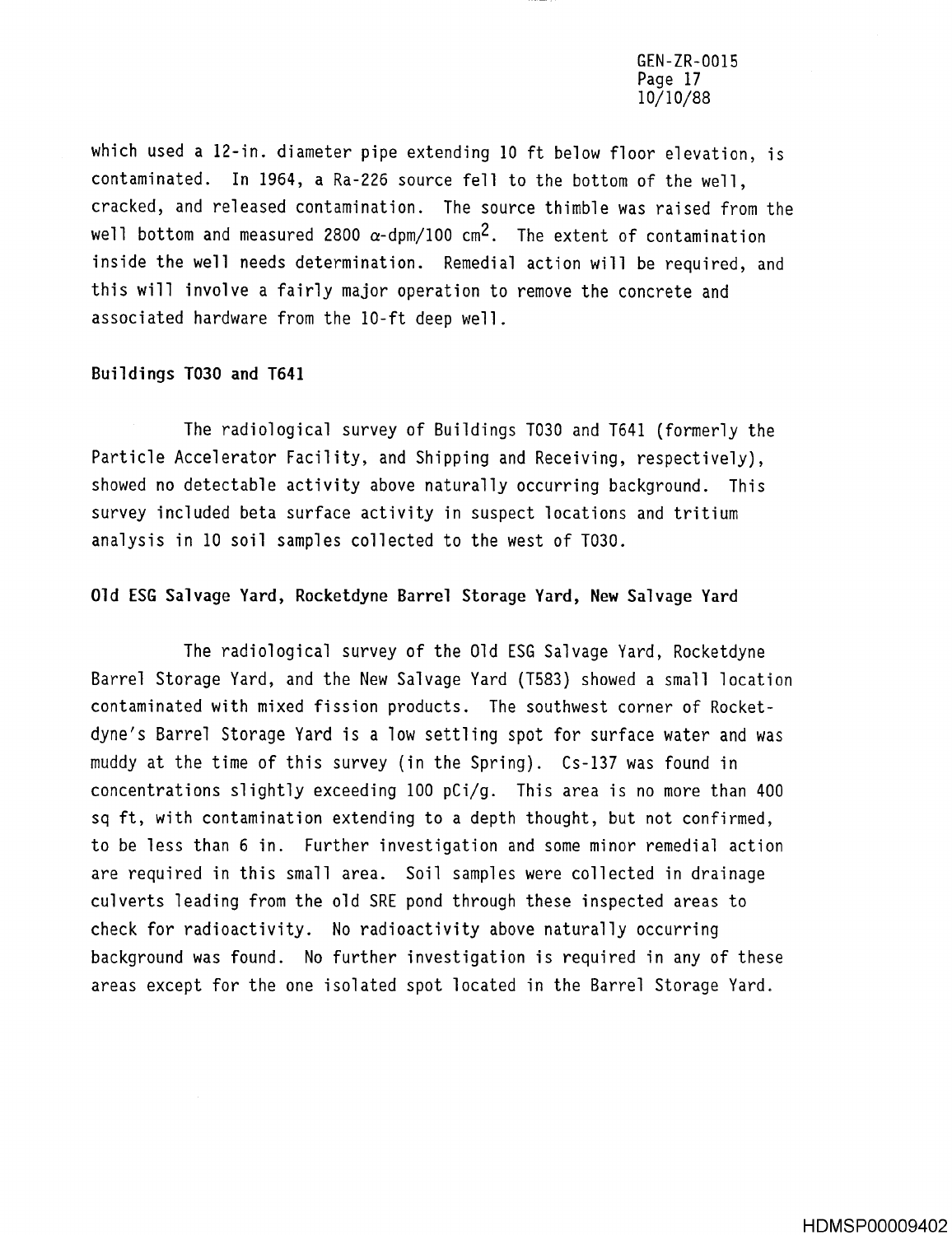1513 Parking Lot, Old Radioactive Laundry, SRE Storage and Trash Dump, SREto-RMDF Field, KEWB-to-RMDF Field

The radiological survey of the T513 Parking Lot, Old Radioactive Laundry Area, SRE Storage and Trash **Dump** (Plot 333), SRE-to-RMDF Field, and the KEWB-to-RMDF Field showed no detectable activity above naturall y occurring background. These locations were either natural terrain or paved areas. Residual radioactivity was not originally suspect; the survey was performed to determine whether some radioactive material had accidentally been dispersed or left behind. No further investigation is necessary in these locations .

#### **Buildings 1019 and 1013** , **1262 Storage Yard** , **Northwest Are <sup>a</sup>**

The radiological survey in Buildings T019 and 1013, the T626 Storage Yard, and an extensive natural-terrain area northwest of Buildings T059, T019, T013, and T012 showed no residual radioactivity. Building T019 was the only facility which handled radioactive or nuclear material. SNAP reactor zero-power testing was performed there. Further inspection is not required in these locations .

#### 1056 Landfill, 23rd Street to 1100 Storage Yard, TO11 Fiel d

Results of the radiological survey of the T056 Landfill, a storage yard between 23rd Street and Building 1100, and a field across from Building TO11 showed no residual radioactivity. Subsurface chemical contamination is suspect at the T056 Landfill because of material stored and disposed there . Subsurface sampling for radioactive contaminants in that landfill was beyond the scope and budget of this survey. Radioactive contaminants are not highly suspect below grade because of radiological controls which were imposed and complied with during its operation. This however, does not preclude the possibility that radioactive contamination is possible below grade . If extensive subsurface **sampling is** performed at the T056 Landfill for chemical analysis, surveys for radioactivity should be performed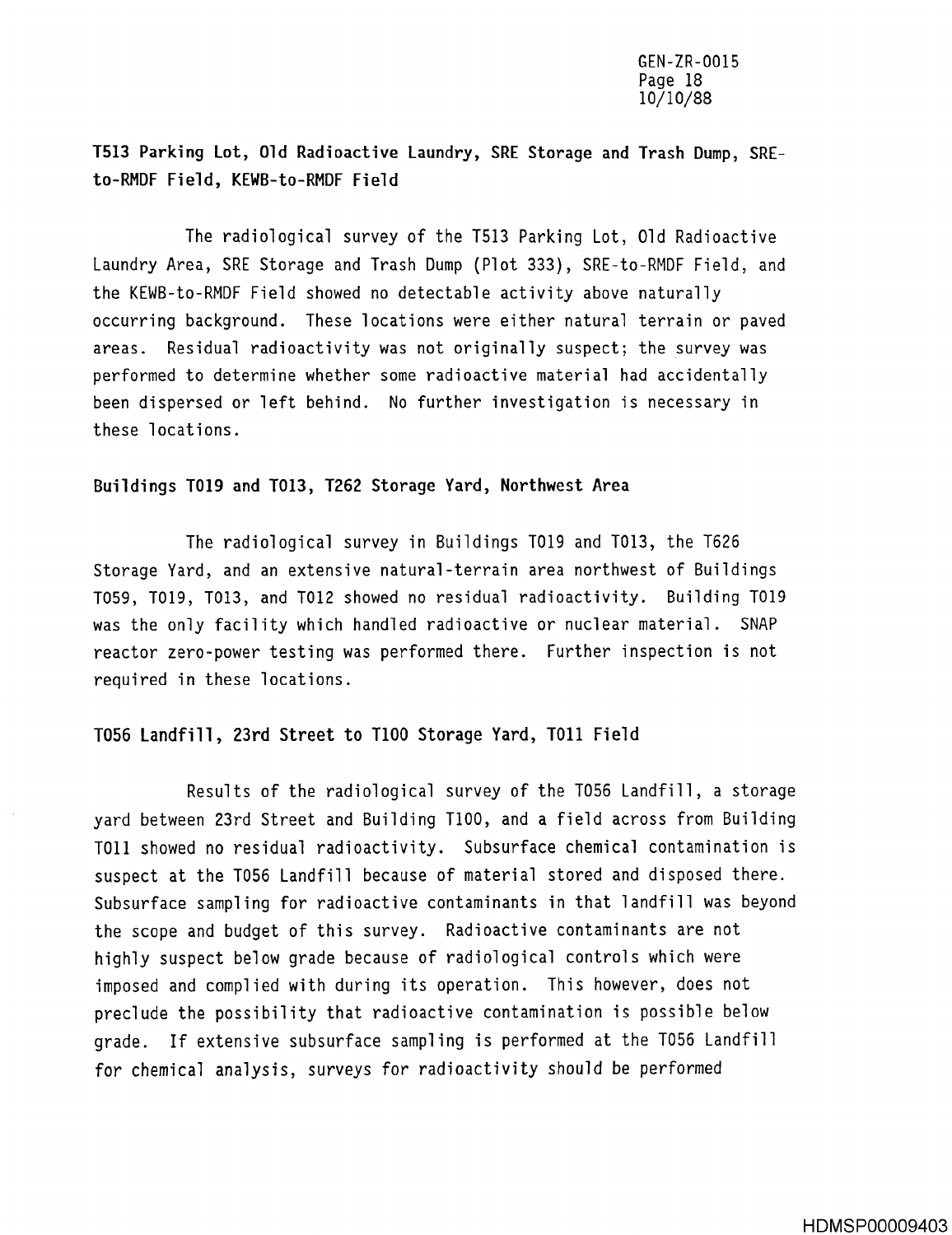concurrently. Otherwise, no further inspection is necessary in these locations .

#### **Buildings** T373, T374, 137 5

Results of the radiological survey performed in Buildings T373, T374, and T375, and surrounding areas showed that the areas are not contaminated with residual radioactivity . Building T373 was the only nuclearrelated facility; SNAP reactor critical testing was performed there. An extensive survey for total and removable alpha/beta activity showed no statistically significant activity. Collection of smears in sinks, drains, showers, exhaust systems, and filter plenums also showed no detectable activity. No further inspection is necessary in these locations.

#### Buildings T049, T042, T027, T032, and T025

Results of a radiological inspection performed in Buildings T049, T042, T027, T032, and T025 showed that no residual radioactivity is present . These facilities were non-nuclear support buildings for SNAP, except for Building T049 which was a control center located within the fenceline of Building T005. An extensive survey for beta activity on miscellaneous facility components and systems resulted in finding a drip pan in Building T032 which was contaminated with Co-60 at a level of 25,000 dpm/100 cm2 . Total Co-60 activity in the pan amounted to about 0 .02 microcuries, a very small quantity . The pan was removed from T032 and disposed of as radioactive waste. No further inspection is necessary in these locations.

#### **Building T00 9**

Results of the radiological survey performed in the west (OMR) side of Building T009 showed that measurable radioactivity is present in specific locations at levels well below acceptance limits. No further inspection or remedial action is required in those locations. The SGR side of T009 is used for In-service Inspection work, and is controlled as being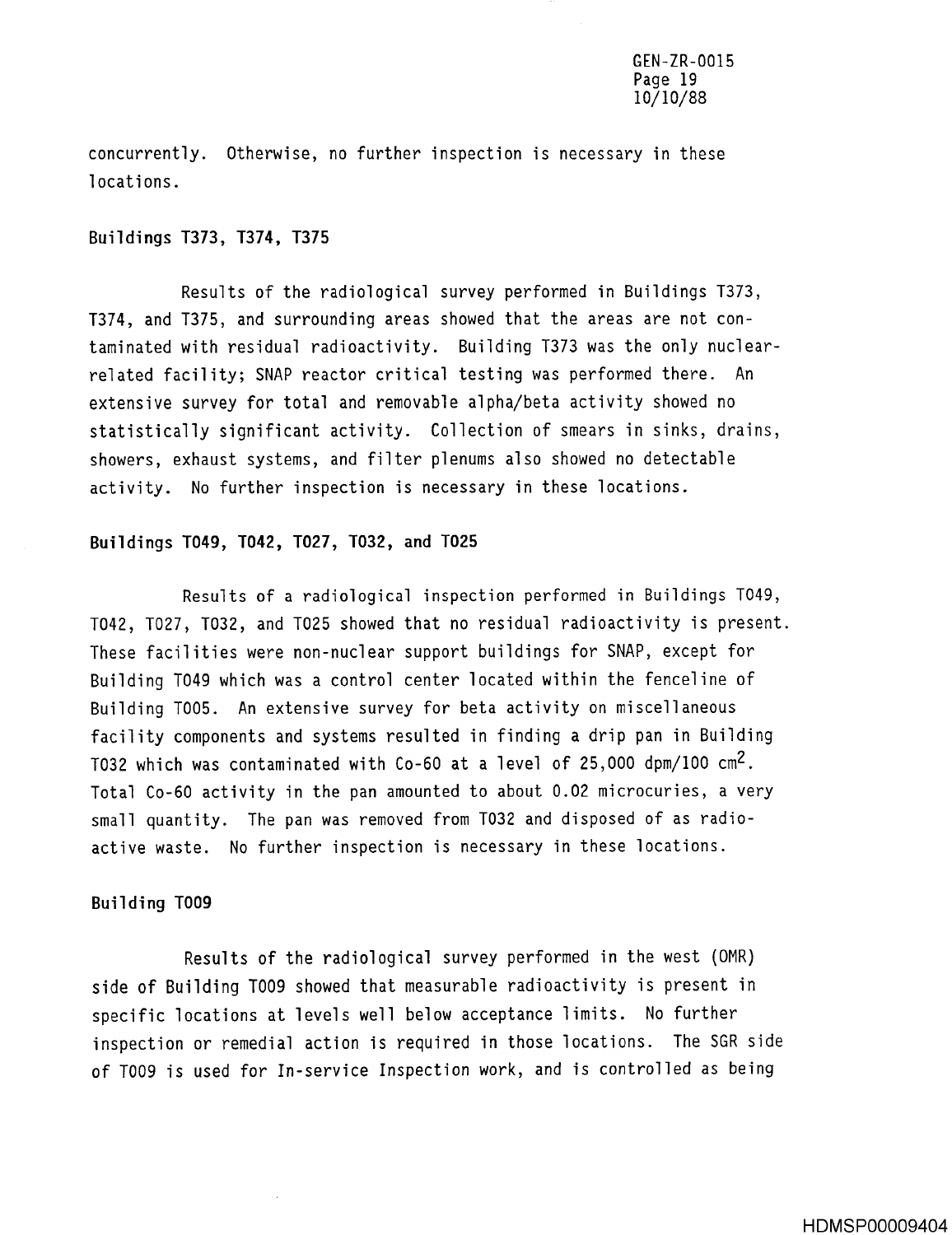GEN-ZR-0015 **Page 20** 10/10/88

radioactively contaminated in certain areas, and therefore was not surveyed . A thorough sampling and analysis of crud, grease, and sludge collected from drain traps, showers, sinks, and machining tools showed no detectable activity. The SGR R/A liquid holdup tank, as expected, is internally contaminated with Th-232, U-238, Cs-137, and perhaps U-235 and Sr-90 . The activity concentrations are small, but the tank should be removed and dispositioned as low level radioactive waste. Drain lines leading to that tank should also be checked for radioactivity when the tank is removed. All other areas surveyed were found acceptably clean .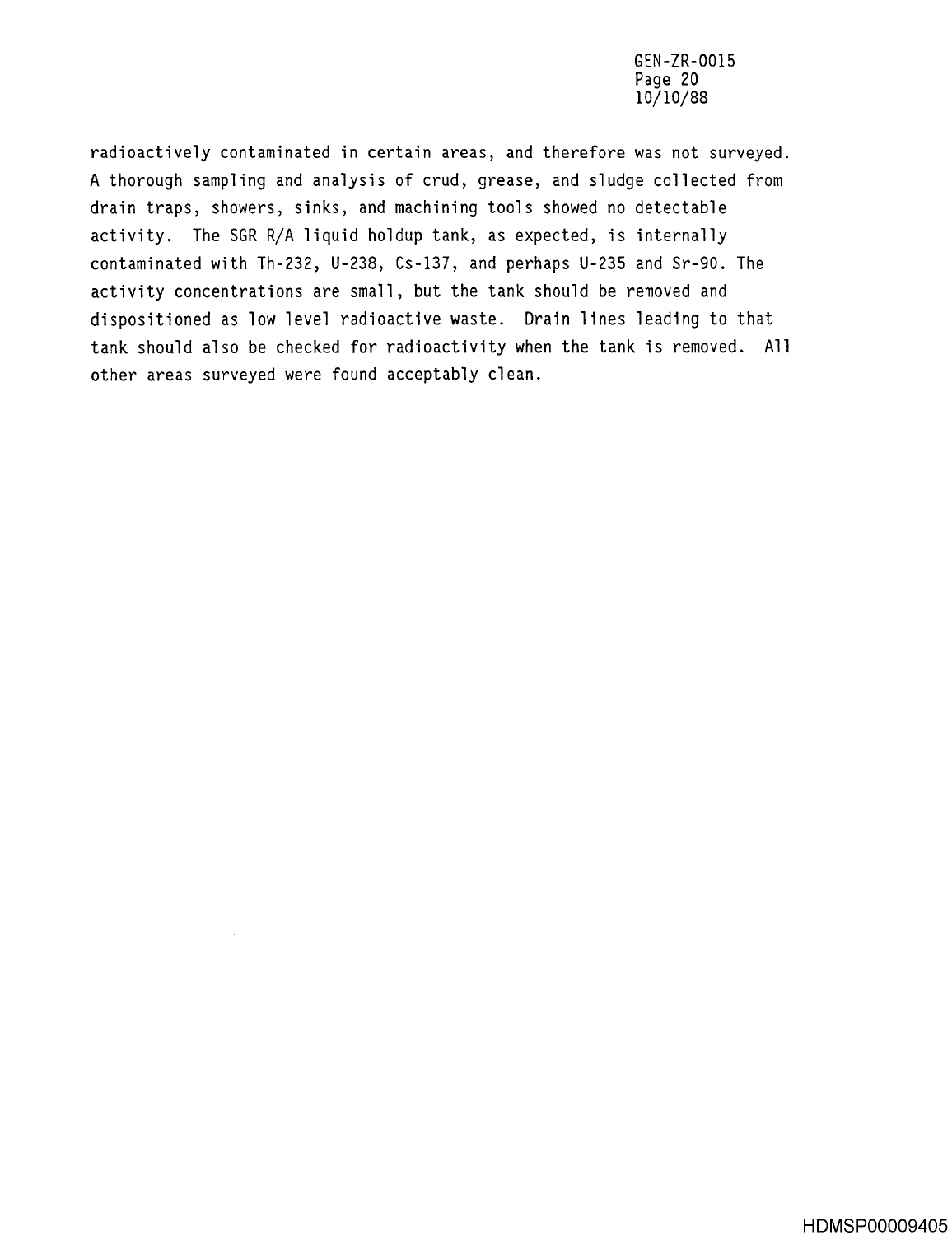GEN-ZR-0015 Page 21 10/10/88

#### PROJECT REPORTS

"Radiological Survey of Building T005," GEN-ZR-0003, J. A. Chapman, Rockwell International, February 1, 1988 .

"Radiological Survey of the Sodium Disposal Facility - Building T886," GEN-ZR-0004, J. A. Chapman, Rockwell International, June 3, 1988 .

"Radiological Survey of the Source and Special Nuclear Material Storage Vault - Building T064", GEN-ZR-0005, J. A. Chapman, Rocketdyne/Rockwell International, August, 1988 .

"Radiological Survey of the Old Calibration Facility - Building T029", GEN-ZR-0006, J. A. Chapman, Rocketdyne/Rockwell International, August, 1988 .

"Radiological Survey of Shipping/Receiving and Old Accelerator Area - Building T641 and T030", GEN-ZR-0007, J. A. Chapman, Rocketdyne/Rockwell International, August, 1988 .

"Radiological Survey of the Old ESG Salvage Yard, Rocketdyne Barrel Storage Yard, and New Salvage Yard (T583)", GEN-ZR-0008, J . A . Chapman, Rocketdyne/Rockwell International, August, 1988 .

"Radiological Survey of the T513 Parking Lot; Old R/A Laundry Area; Plot 333; and Areas Between the SRE-to-RMDF, and KEWB-to-RMDF", GEN-ZR-0009, J. A. Chapman, Rocketdyne/Rockwell International, September, 1988 .

"Radiological Survey of Building 1019 and T013 ; An Area Northwest of T059, T019, T013, and T012; and A Storage yard West of Buildings T626 and T038", GEN-ZR-0010, J. A. Chapman, Rocketdyne/Rockwell International, September, 1988 .

"Radiological Survey of the T056 Landfill; Area from 23rd Street to Building T100; and an Area Across from Building T011", GEN-ZR-0011, J. A. Chapman, Rocketdyne/Rockwell International, September 1988 .

"Radiological Survey of Building T373 and T375", GEN-ZR-0012, J. A. Chapman, Rocketdyne/Rockwell International, September, 1988.

"Radiological Survey of Buildings T049, 1042, T027, T032, and T025", GEN-ZR-0013, J. A. Chapman, Rocketdyne/Rockwell International, September, 1988 .

"Radiological Survey of Building T009", GEN-ZR-0014, J. A. Chapman, Rocketdyne/Rockwell International, October 6, 1988 .